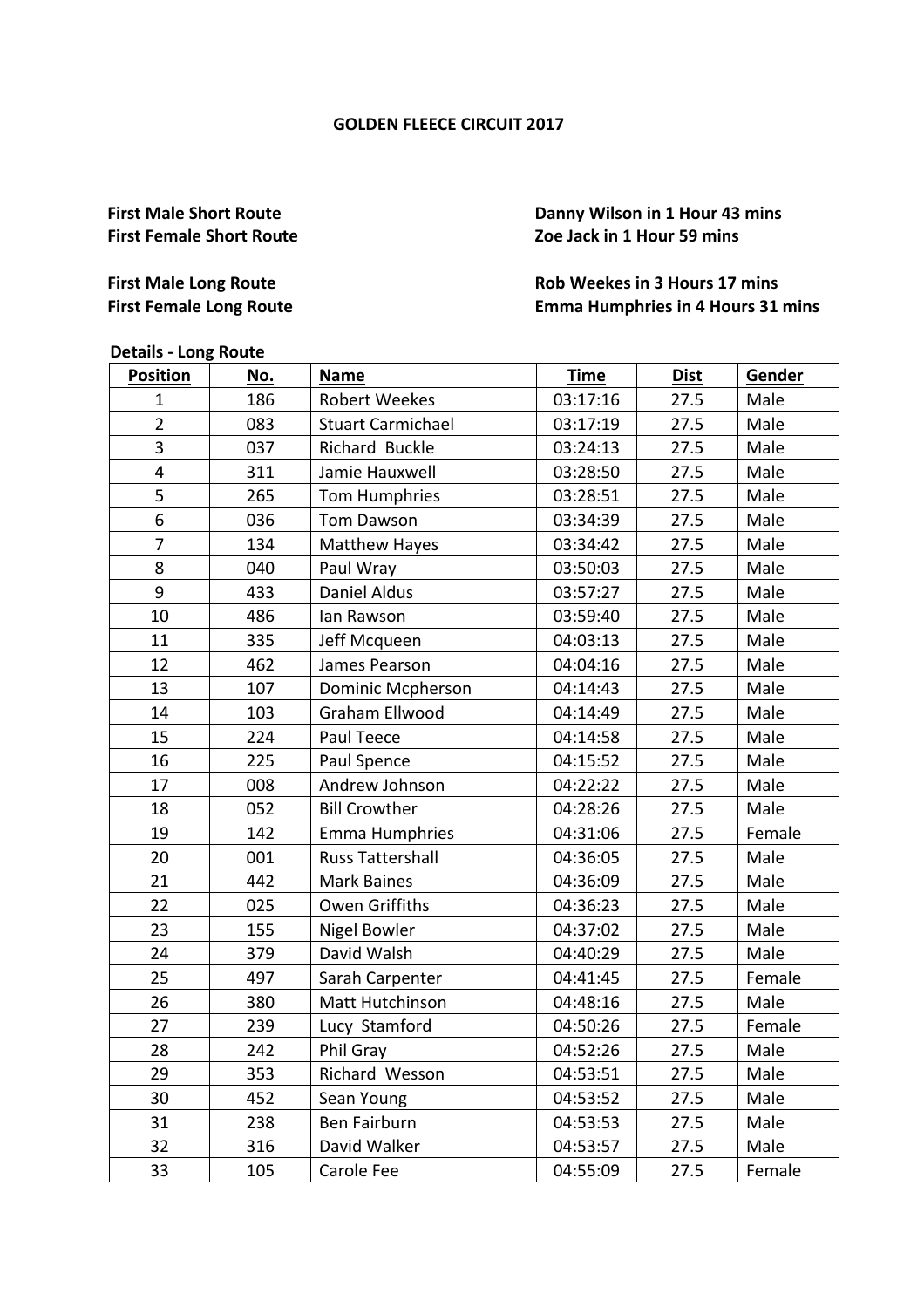| 34 | 256 | David Cremins            | 04:56:05 | 27.5 | Male   |
|----|-----|--------------------------|----------|------|--------|
| 35 | 245 | David Butt               | 04:59:16 | 27.5 | Male   |
| 36 | 133 | <b>Alison Burnett</b>    | 05:05:21 | 27.5 | Female |
| 37 | 478 | Daniel Bullock           | 05:15:26 | 27.5 | Male   |
| 38 | 376 | Gavin Drummond           | 05:15:49 | 27.5 | Male   |
| 39 | 015 | Dan Newton               | 05:18:41 | 27.5 | Male   |
| 40 | 024 | <b>Guy Gibson</b>        | 05:18:46 | 27.5 | Male   |
| 41 | 198 | <b>Beverley Clifford</b> | 05:21:48 | 27.5 | Female |
| 42 | 201 | Mick Clifford            | 05:21:54 | 27.5 | Male   |
| 43 | 315 | Philip Copley            | 05:23:43 | 27.5 | Male   |
| 45 | 317 | <b>Steve Crook</b>       | 05:23:46 | 27.5 | Male   |
| 44 | 022 | Martin Manchester        | 05:25:04 | 27.5 | Male   |
| 46 | 056 | Gerry Orchard            | 05:25:07 | 27.5 | Male   |
| 47 | 189 | <b>Andy Southwick</b>    | 05:31:18 | 27.5 | Male   |
| 48 | 262 | Stephen Baker            | 05:31:22 | 27.5 | Male   |
| 49 | 436 | Gary Crisp               | 05:33:28 | 27.5 | Male   |
| 50 | 349 | Kevin Grogan             | 05:33:32 | 27.5 | Male   |
| 51 | 123 | Dave Robson              | 05:39:55 | 27.5 | Male   |
| 52 | 061 | Paul Horsewood           | 05:47:36 | 27.5 | Male   |
| 53 | 062 | Helen Lonsdale           | 05:47:39 | 27.5 | Female |
| 54 | 034 | Steve Treweeks           | 05:47:40 | 27.5 | Male   |
| 55 | 060 | Michelle Horsewood       | 05:47:56 | 27.5 | Female |
| 56 | 338 | Craig Edwards            | 05:48:04 | 27.5 | Male   |
| 57 | 072 | <b>Terry Parker</b>      | 05:51:39 | 27.5 | Male   |
| 58 | 463 | <b>Ruth Hodges</b>       | 05:54:47 | 27.5 | Female |
| 59 | 378 | Kathryn Walsh            | 06:01:37 | 27.5 | Female |
| 60 | 048 | Phil Reay                | 06:03:30 | 27.5 | Male   |
| 61 | 261 | Phil Hammond             | 06:07:13 | 27.5 | Male   |
| 62 | 475 | Rhidian Edwards          | 06:07:21 | 27.5 | Male   |
| 63 | 276 | <b>Tony Payne</b>        | 06:08:01 | 27.5 | Male   |
| 64 | 354 | Brenda Willson           | 06:09:36 | 27.5 | Female |
| 65 | 355 | Sue Hardy                | 06:09:39 | 27.5 | Female |
| 66 | 356 | Eleanor Oxby             | 06:09:43 | 27.5 | Female |
| 67 | 029 | Elizabeth Draper         | 06:12:57 | 27.5 | Female |
| 68 | 027 | Rebecca King             | 06:14:06 | 27.5 | Female |
| 69 | 038 | <b>Verity Pick</b>       | 06:14:12 | 27.5 | Female |
| 70 | 320 | Lee Smith                | 06:16:00 | 27.5 | Male   |
| 71 | 324 | Philip Jordan            | 06:22:37 | 27.5 | Male   |
| 72 | 476 | Kim Fravigar             | 06:24:01 | 27.5 | Female |
| 73 | 477 | Peter Duncan             | 06:24:03 | 27.5 | Male   |
| 74 | 203 | Debbie Scott             | 06:24:23 | 27.5 | Female |
| 75 | 229 | Chris Dugher             | 06:24:25 | 27.5 | Male   |
| 76 | 190 | <b>Stephen Headley</b>   | 06:25:36 | 27.5 | Male   |
| 77 | 241 | Joanne Lock              | 06:25:40 | 27.5 | Female |
| 78 | 192 | David Kellett            | 06:25:54 | 27.5 | Male   |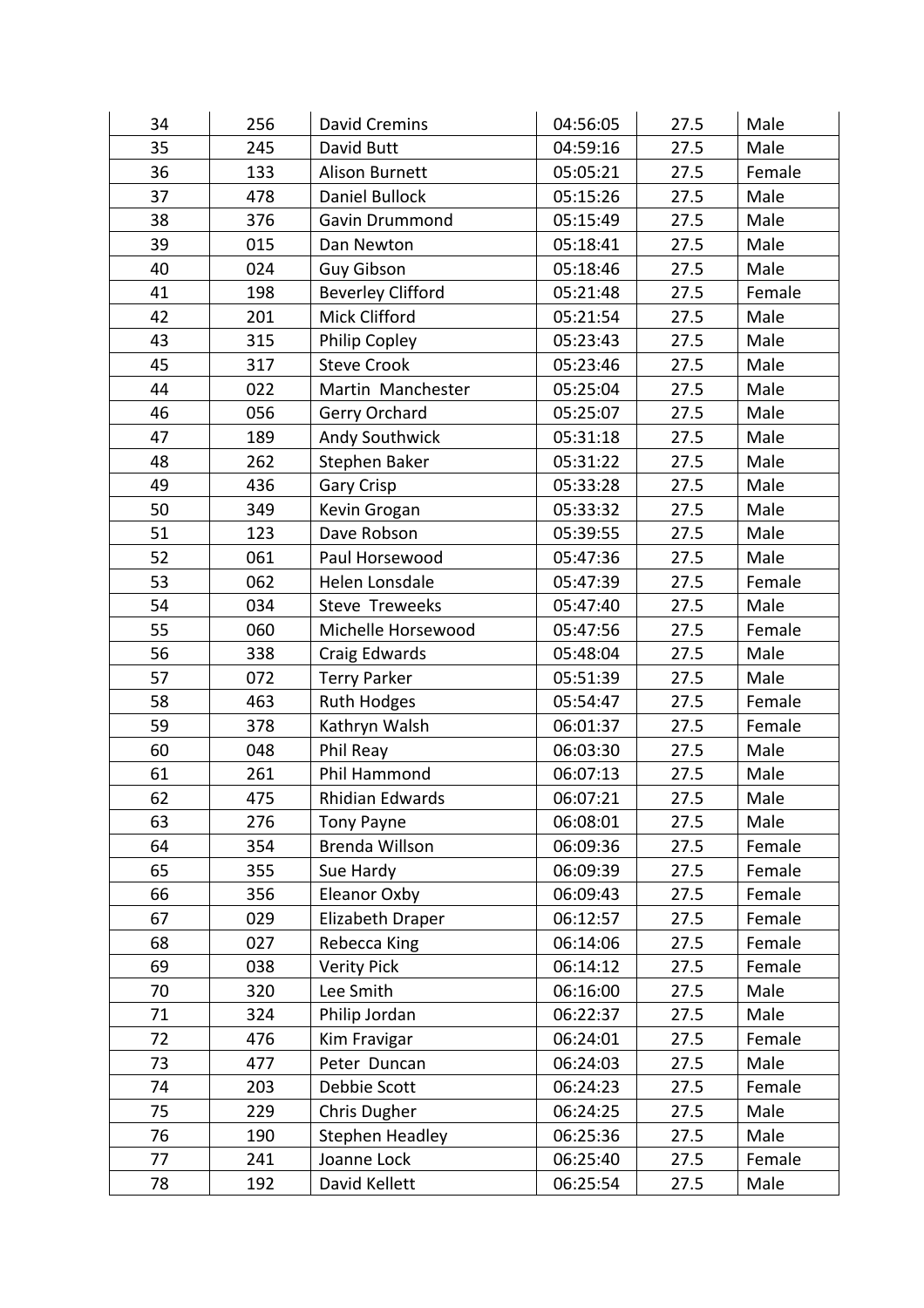| 79  | 126 | David Oxley               | 06:28:08 | 27.5 | Male   |
|-----|-----|---------------------------|----------|------|--------|
| 80  | 200 | Mark Cottam               | 06:37:30 | 27.5 | Male   |
| 81  | 466 | <b>Steve Coey</b>         | 06:37:34 | 27.5 | Male   |
| 82  | 279 | Ann Bath                  | 06:44:58 | 27.5 | Female |
| 83  | 409 | Paul Flintoft             | 06:45:02 | 27.5 | Male   |
| 84  | 004 | Tony Clapham              | 06:53:33 | 27.5 | Male   |
| 85  | 255 | <b>Brian Gregory</b>      | 06:58:35 | 27.5 | Male   |
| 86  | 327 | John Turner               | 07:06:03 | 27.5 | Male   |
| 87  | 438 | Phillip Hawksworth        | 07:10:02 | 27.5 | Male   |
| 88  | 422 | Kathleen Young            | 07:16:08 | 27.5 | Female |
| 89  | 019 | Graham Hadfield           | 07:16:15 | 27.5 | Male   |
| 90  | 293 | Roy Bainbridge            | 07:17:10 | 27.5 | Male   |
| 91  | 054 | Penny Darmody             | 07:23:19 | 27.5 | Female |
| 92  | 073 | <b>Stephen Coveney</b>    | 07:23:23 | 27.5 | Male   |
| 93  | 184 | Chris Leese               | 07:23:27 | 27.5 | Male   |
| 94  | 006 | Roma Haigh                | 07:25:59 | 27.5 | Female |
| 95  | 410 | <b>Mandy Masters</b>      | 07:27:26 | 27.5 | Female |
| 96  | 468 | Samantha Martin           | 07:27:28 | 27.5 | Female |
| 97  | 393 | <b>Bob Bousfield</b>      | 07:27:35 | 27.5 | Male   |
| 98  | 248 | James Harrison            | 07:27:39 | 27.5 | Male   |
| 99  | 177 | Simon Gunby               | 07:32:49 | 27.5 | Male   |
| 100 | 290 | <b>Christine Stratton</b> | 07:39:09 | 27.5 | Female |
| 101 | 092 | John Dally                | 07:39:12 | 27.5 | Male   |
| 102 | 075 | <b>Richard Gough</b>      | 07:40:26 | 27.5 | Male   |
| 103 | 035 | Craig Herdsman            | 07:41:18 | 27.5 | Male   |
| 104 | 397 | John Redgrave             | 07:42:50 | 27.5 | Male   |
| 105 | 396 | Zoe Matsell               | 07:42:54 | 27.5 | Female |
| 106 | 002 | <b>Steve Moverley</b>     | 07:43:42 | 27.5 | Male   |
| 107 | 121 | <b>Sharron Anderson</b>   | 07:49:46 | 27.5 | Female |
| 108 | 156 | Di Thompson               | 07:49:49 | 27.5 | Female |
| 109 | 299 | Anthony Hand              | 07:52:52 | 27.5 | Male   |
| 110 | 319 | <b>Adrian Brown</b>       | 07:52:56 | 27.5 | Male   |
| 111 | 145 | Carla Ramsay              | 07:55:10 | 27.5 | Female |
| 112 | 146 | James Russell             | 07:55:10 | 27.5 | Male   |
| 113 | 127 | John Phillips             | 08:03:25 | 27.5 | Male   |
| 114 | 291 | Sarah Stebbing            | 08:05:12 | 27.5 | Female |
| 115 | 289 | Helen Mumby               | 08:05:18 | 27.5 | Female |
| 116 | 300 | Laura Osborne             | 08:05:21 | 27.5 | Female |
| 117 | 456 | Kimberly Whip             | 08:06:31 | 27.5 | Female |
| 118 | 455 | Christina Jessop          | 08:06:34 | 27.5 | Female |
| 119 | 398 | Shaun O'Sullivan          | 08:08:25 | 27.5 | Male   |
| 120 | 392 | Simon Metcalf             | 08:08:30 | 27.5 | Male   |
| 121 | 280 | William Hudspeth          | 08:11:08 | 27.5 | Male   |
| 122 | 444 | Gary Lloyd                | 08:13:51 | 27.5 | Male   |
| 123 | 094 | Mike Lloyd                | 08:13:54 | 27.5 | Male   |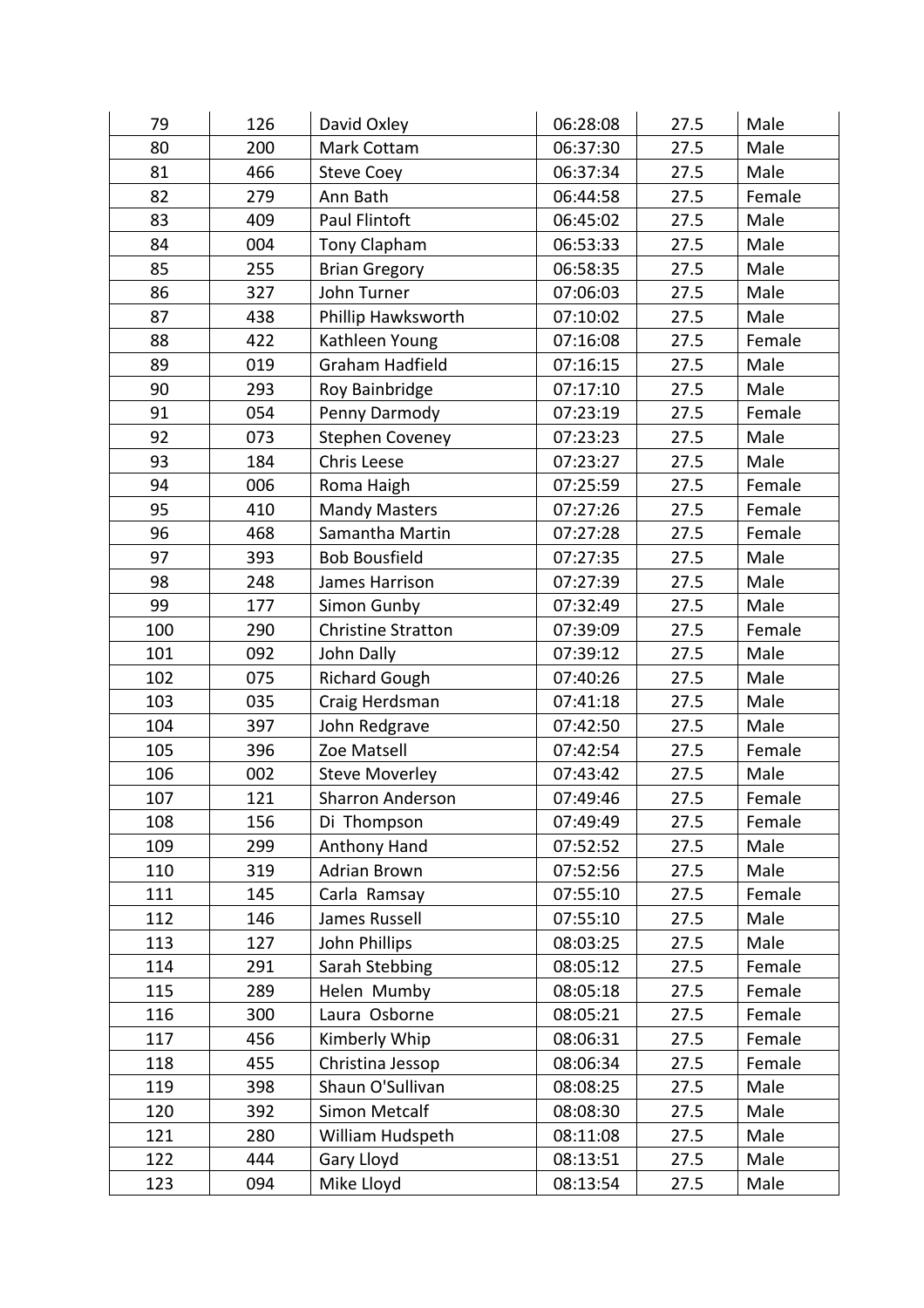| 124        | 494 | Kate Duncan            | 08:17:35 | 27.5 | Male   |
|------------|-----|------------------------|----------|------|--------|
| 125        | 219 | Sophie Teasdale        | 08:17:39 | 27.5 | Female |
| 126        | 223 | Kerry Mowforth         | 08:17:41 | 27.5 | Female |
| 127        | 384 | Deborah Rhodes         | 08:18:26 | 27.5 | Female |
| 128        | 174 | Debbie Prince          | 08:18:37 | 27.5 | Female |
| 129        | 492 | Nicholas Duncan        | 08:19:07 | 27.5 | Male   |
| 130        | 307 | Henry Carne            | 08:39:02 | 27.5 | Male   |
| 131        | 306 | Jon Higham             | 08:41:15 | 27.5 | Male   |
| 132        | 003 | Clive Fraser           | 08:41:53 | 27.5 | Male   |
| 133        | 424 | Melvyn Walker          | 08:47:02 | 27.5 | Male   |
| 134        | 439 | Anne Haughan           | 09:09:02 | 27.5 | Female |
| 135        | 458 | Gary Tomkinson         | 09:09:06 | 27.5 | Male   |
| 136        | 441 | Don Haughan            | 09:09:11 | 27.5 | Male   |
| 137        | 381 | <b>Stuart Wells</b>    | 09:23:06 | 27.5 | Male   |
| 138        | 423 | <b>Ben Walker</b>      | 09:25:11 | 27.5 | Male   |
| 139        | 394 | Aiden Wood             | 09:28:59 | 27.5 | Male   |
| 140        | 421 | John Young             | 09:29:10 | 27.5 | Male   |
| 141        | 199 | Tom Shrubb             | 10:05:42 | 27.5 | Male   |
| 142        | 176 | Simon Leck             | 10:07:15 | 27.5 | Male   |
| 143        | 465 | <b>Hywel Thomas</b>    | 07:10:02 | 19.3 | Male   |
|            |     | Nicholas Wentzlaff-    |          |      |        |
| 144        | 461 | Eggebert               | 07:10:02 | 19.3 | Male   |
| 145        | 471 | <b>Richard Lupton</b>  | 07:10:02 | 19.3 | Male   |
| <b>DNF</b> | 391 | <b>Emily Summerson</b> |          | 15.7 | Female |
| <b>DNF</b> | 395 | Stevie Walsh           |          | 15.7 | Female |
| <b>DNF</b> | 408 | Steven Walsh           |          | 15.7 | Male   |

### **Details - Short Route**

|                 | Race          |                      | <b>Time</b> |                 |        |
|-----------------|---------------|----------------------|-------------|-----------------|--------|
| <b>Position</b> | <b>Number</b> | <b>Name</b>          | completed   | <b>Distance</b> | Gender |
| 1               | 313           | Danny Wilson         | 01:43:18    | 15              | Male   |
| $\overline{2}$  | 063           | Darren White         | 01:44:01    | 15              | Male   |
| 3               | 058           | Nicholas Riggs       | 01:44:40    | 15              | Male   |
| 4               | 420           | Jon Morgan           | 01:56:02    | 15              | Male   |
| 5               | 445           | <b>Steve Hawtree</b> | 01:57:44    | 15              | Male   |
| 6               | 446           | <b>Robin Harris</b>  | 01:57:52    | 15              | Male   |
| 7               | 281           | <b>Blue Watt</b>     | 01:58:42    | 15              | Male   |
| 8               | 348           | <b>Steve Braund</b>  | 01:58:44    | 15              | Male   |
| 9               | 214           | Peter Wardale        | 01:59:01    | 15              | Male   |
| 10              | 367           | Zoe Jack             | 01:59:42    | 15              | Female |
| 11              | 474           | Kate Ayre            | 01:59:59    | 15              | Female |
| 12              | 178           | Darren Atkinson      | 02:02:45    | 15              | Male   |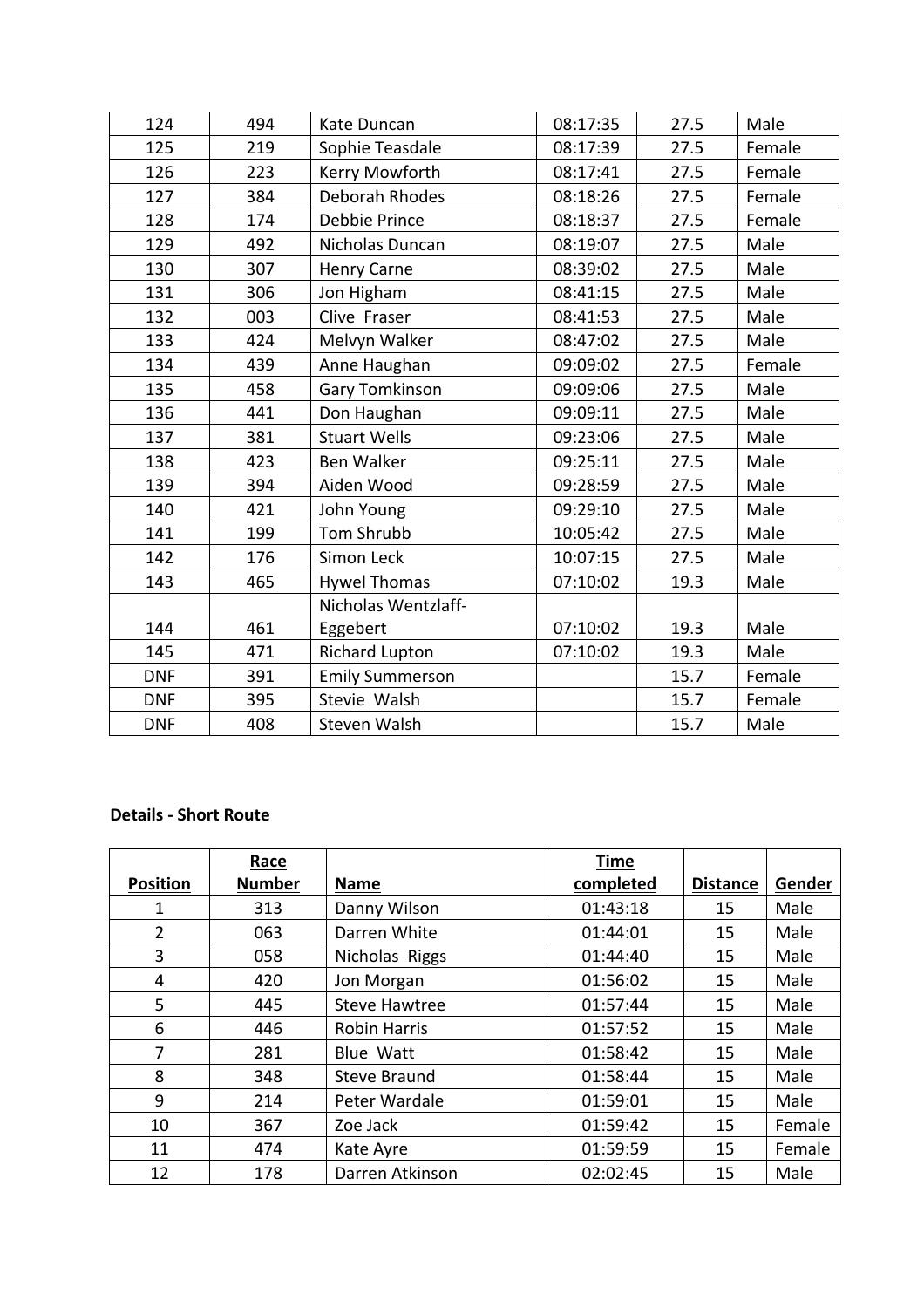| 13 | 099 | James Godfrey           | 02:02:48 | 15 | Male   |
|----|-----|-------------------------|----------|----|--------|
| 14 | 128 | Adam Hindson            | 02:03:53 | 15 | Male   |
| 15 | 161 | Jayne White             | 02:05:13 | 15 | Female |
| 16 | 472 | <b>Richard Gordon</b>   | 02:05:15 | 15 | Male   |
| 17 | 432 | Corinna Turner          | 02:08:06 | 15 | Female |
| 18 | 429 | Cheryl Oakshott         | 02:08:08 | 15 | Female |
| 19 | 449 | <b>Craig Smalley</b>    | 02:08:09 | 15 | Male   |
| 20 | 459 | <b>Graham Southard</b>  | 02:09:19 | 15 | Male   |
| 21 | 457 | Mike Potter             | 02:09:21 | 15 | Male   |
| 22 | 450 | Paul Davis              | 02:13:41 | 15 | Male   |
| 23 | 087 | Paul Nippress           | 02:15:27 | 15 | Male   |
| 24 | 493 | Lance Harris            | 02:15:29 | 15 | Male   |
| 25 | 028 | Tina Brown              | 02:19:21 | 15 | Female |
| 26 | 359 | Craig May               | 02:19:23 | 15 | Male   |
| 27 | 406 | <b>Yannick Peron</b>    | 02:19:59 | 15 | Male   |
| 28 | 375 | Wayne Stewart           | 02:21:11 | 15 | Male   |
| 29 | 067 | James Abel              | 02:21:52 | 15 | Male   |
| 30 | 326 | Lucy Jones              | 02:22:38 | 15 | Female |
| 31 | 132 | <b>Bruce Woodford</b>   | 02:22:52 | 15 | Male   |
| 32 | 370 | Simon Carter            | 02:23:00 | 15 | Male   |
| 33 | 371 | Sian Davies             | 02:23:03 | 15 | Female |
| 34 | 106 | Gary Fee                | 02:24:08 | 15 | Male   |
| 35 | 117 | Wayne Murtagh           | 02:24:58 | 15 | Male   |
| 36 | 240 | Jackie Hardman          | 02:27:58 | 15 | Female |
| 37 | 074 | Kirsty Wilson           | 02:28:19 | 15 | Female |
| 38 | 484 | Keith Conkerton         | 02:28:22 | 15 | Male   |
| 39 | 124 | Magdalena Zaremba       | 02:28:24 | 15 | Female |
| 40 | 414 | Andrea Keen             | 02:32:35 | 15 | Female |
| 41 | 116 | Lynne Hayton            | 02:35:01 | 15 | Female |
| 42 | 113 | Graham Watson           | 02:35:04 | 15 | Male   |
| 43 | 470 | Katy Leighton           | 02:35:05 | 15 | Female |
| 44 | 292 | <b>Wayne Martindale</b> | 02:35:06 | 15 | Male   |
| 45 | 120 | Emma-Jayne Brackstone   | 02:35:14 | 15 | Female |
| 46 | 090 | Patrick Walker          | 02:35:15 | 15 | Male   |
| 47 | 162 | Elizabeth Nicholls      | 02:35:44 | 15 | Female |
| 48 | 158 | <b>Michael Patrick</b>  | 02:35:49 | 15 | Male   |
| 49 | 140 | <b>Russ Edwards</b>     | 02:35:51 | 15 | Male   |
| 50 | 210 | Paul Trott              | 02:35:58 | 15 | Male   |
| 51 | 440 | Helen Carr              | 02:38:23 | 15 | Female |
| 52 | 496 | Jan Suddaby             | 02:38:25 | 15 | Female |
| 53 | 108 | David Rimmer            | 02:38:27 | 15 | Male   |
| 54 | 195 | <b>Steve Dale</b>       | 02:38:58 | 15 | Male   |
| 55 | 194 | Zoe Dale                | 02:39:02 | 15 | Female |
| 56 | 197 | Shaneen Platten         | 02:39:07 | 15 | Female |
| 57 | 196 | <b>Steve Platten</b>    | 02:39:11 | 15 | Male   |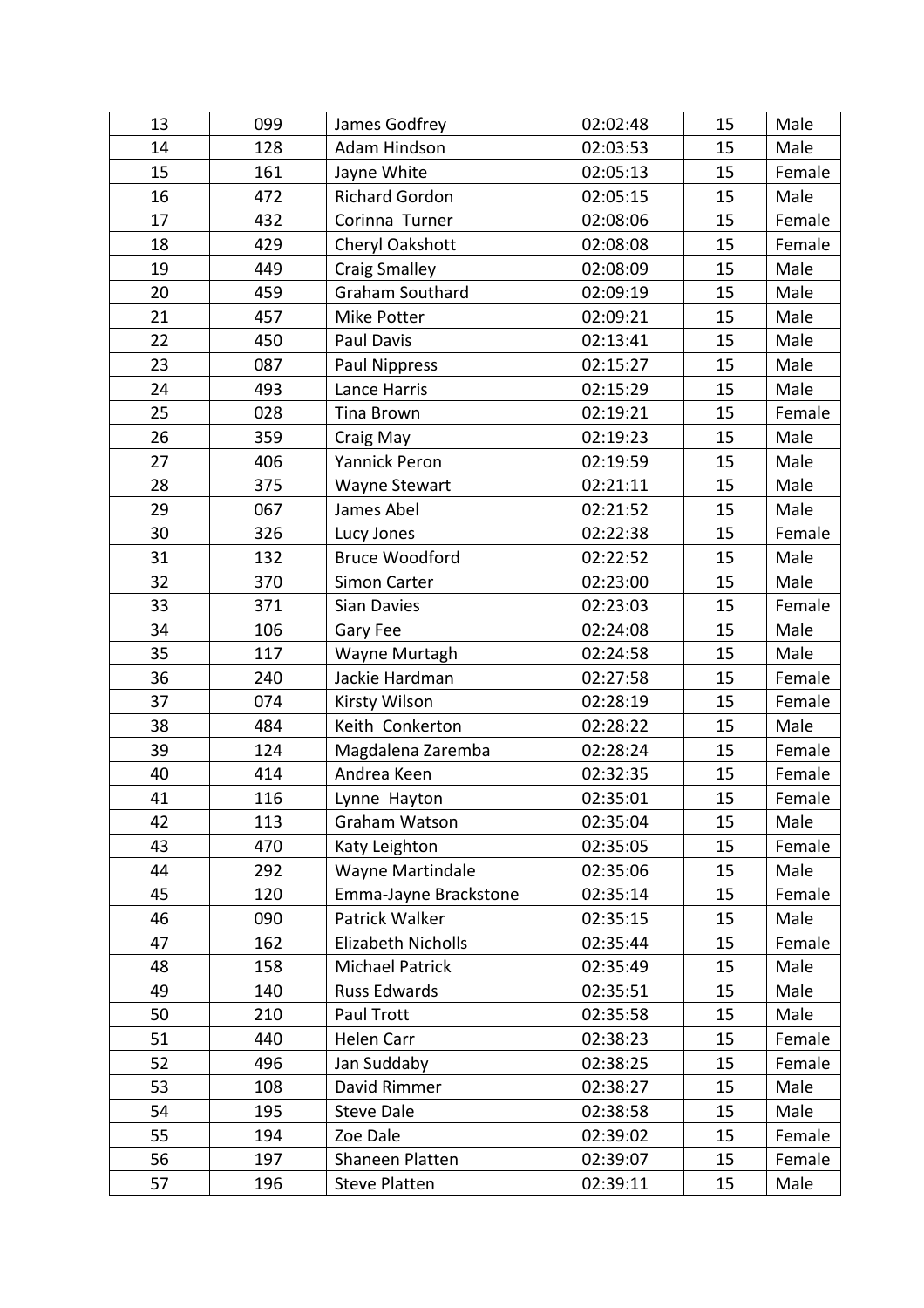| 58  | 448 | Mike Lake                | 02:41:42 | 15 | Male   |
|-----|-----|--------------------------|----------|----|--------|
| 59  | 325 | Debbie Jacketts          | 02:43:13 | 15 | Female |
| 60  | 342 | Rowan Booth              | 02:43:14 | 15 | Female |
| 61  | 159 | Mark Hodson              | 02:43:35 | 15 | Male   |
| 62  | 082 | Andy Bell                | 02:43:43 | 15 | Male   |
| 63  | 435 | <b>Martin Seaton</b>     | 02:43:52 | 15 | Male   |
| 64  | 148 | <b>Mandy Davison</b>     | 02:44:08 | 15 | Female |
| 65  | 081 | Jill Bell                | 02:44:42 | 15 | Female |
| 66  | 144 | Elizabeth Brown          | 02:44:47 | 15 | Female |
| 67  | 454 | Nick Taylor              | 02:46:22 | 15 | Male   |
| 68  | 453 | Sue Crossland - Taylor   | 02:46:25 | 15 | Female |
| 69  | 059 | Nicola Blyth             | 02:49:00 | 15 | Female |
| 70  | 434 | David Wolsey             | 02:49:05 | 15 | Male   |
| 71  | 337 | Andy Wilks               | 02:50:43 | 15 | Male   |
| 72  | 141 | Andrea May               | 02:51:16 | 15 | Female |
| 73  | 143 | Catherine Pope           | 02:51:19 | 15 | Female |
| 74  | 150 | Ellen Veronica Briggs    | 02:51:23 | 15 | Female |
| 75  | 373 | Craig Thompson           | 02:53:10 | 15 | Male   |
| 76  | 344 | Peter Renvoize           | 02:53:14 | 15 | Male   |
| 77  | 005 | Helen Clapham            | 02:53:27 | 15 | Female |
| 78  | 259 | Lynne Stabler            | 02:56:00 | 15 | Female |
| 79  | 101 | Debbie Adcock            | 02:57:23 | 15 | Female |
| 80  | 098 | John Godfrey             | 02:57:24 | 15 | Male   |
| 81  | 041 | Elizabeth Sanderson      | 02:58:38 | 15 | Female |
| 82  | 451 | Tabitha Tinker           | 02:58:39 | 15 | Female |
|     |     | Gillian Markland-        |          |    |        |
| 83  | 164 | Zuiderwijk               | 02:59:26 | 15 | Female |
| 84  | 253 | <b>Beverley Eastwood</b> | 02:59:32 | 15 | Female |
| 85  | 254 | Jill Midwood             | 02:59:33 | 15 | Female |
| 86  | 119 | Keith Lamb               | 03:01:56 | 15 | Male   |
| 87  | 329 | <b>Sharon Tummons</b>    | 03:01:59 | 15 | Female |
| 88  | 172 | Karen Park               | 03:02:32 | 15 | Female |
| 89  | 173 | Shelley Hindley          | 03:02:39 | 15 | Female |
| 90  | 377 | Amanda Dean              | 03:02:39 | 15 | Female |
| 91  | 026 | Louise Binns             | 03:02:59 | 15 | Female |
| 92  | 135 | Nick Larke               | 03:03:00 | 15 | Male   |
| 93  | 154 | Anne Wilkinson           | 03:03:40 | 15 | Female |
| 94  | 047 | Louise Hindmarsh         | 03:03:40 | 15 | Female |
| 95  | 068 | Robin Buckley            | 03:03:43 | 15 | Male   |
| 96  | 153 | Peter Minoughan          | 03:03:50 | 15 | Male   |
| 97  | 191 | Fiona Headley            | 03:09:08 | 15 | Female |
| 98  | 361 | Rachel Dawber            | 03:09:12 | 15 | Female |
| 99  | 469 | Louise Atkins            | 03:10:52 | 15 | Female |
| 100 | 236 | Paul Mccune              | 03:13:25 | 15 | Male   |
| 101 | 257 | Cheryl Elsworthy         | 03:19:55 | 15 | Female |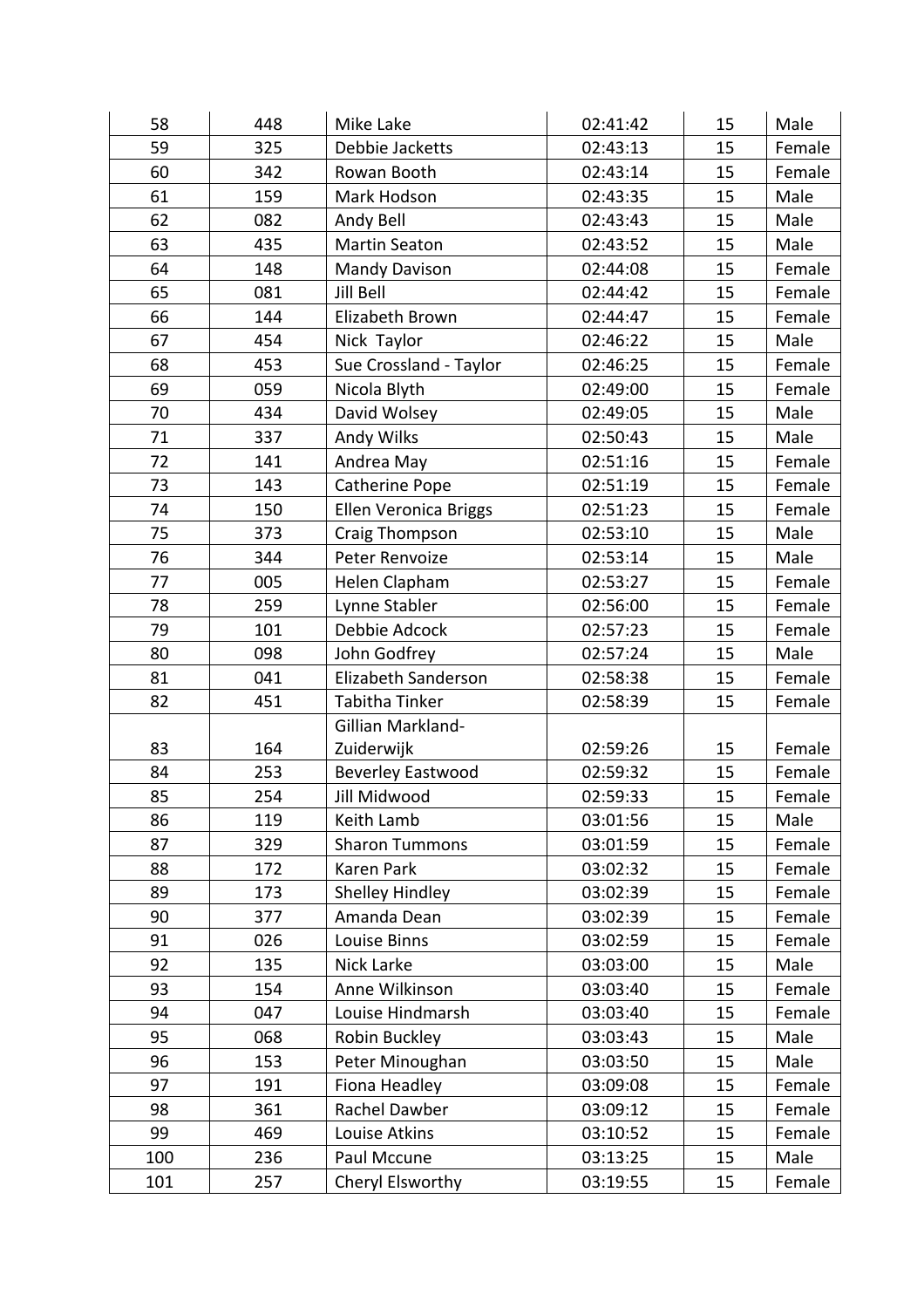| 102 | 258 | David Elsworthy         | 03:19:56 | 15 | Male   |
|-----|-----|-------------------------|----------|----|--------|
| 103 | 405 | Sarah Collier           | 03:22:50 | 15 | Female |
| 104 | 404 | Liz Gray                | 03:22:57 | 15 | Female |
| 105 | 467 | Sharron Wiley           | 03:26:11 | 15 | Female |
| 106 | 179 | Rachel Whittaker        | 03:26:18 | 15 | Female |
| 107 | 010 | Sarah Wilson            | 03:26:27 | 15 | Female |
| 108 | 447 | Ann Holmes              | 03:26:30 | 15 | Female |
| 109 | 138 | Jayne Dowse             | 03:33:03 | 15 | Female |
| 110 | 137 | <b>Neal Dowse</b>       | 03:33:10 | 15 | Male   |
| 111 | 215 | Kelly Borman            | 03:33:35 | 15 | Female |
| 112 | 364 | Sadie Spencer           | 03:33:37 | 15 | Female |
| 113 | 167 | Ray Smith               | 03:44:07 | 15 | Male   |
| 114 | 168 | Colette Leetham         | 03:44:11 | 15 | Female |
| 115 | 136 | <b>Beverly Procter</b>  | 03:46:05 | 15 | Female |
| 116 | 139 | Claire Larke            | 03:46:08 | 15 | Female |
| 117 | 352 | <b>Robert Turner</b>    | 03:46:11 | 15 | Male   |
| 118 | 351 | Annemarie Turner        | 03:46:13 | 15 | Female |
| 119 | 250 | John Boardley           | 03:48:05 | 15 | Male   |
| 120 | 437 | Mark Oglesby            | 03:48:14 | 15 | Male   |
| 121 | 228 | Frank Harrison          | 03:48:16 | 15 | Male   |
| 122 | 085 | Paul Clarke             | 03:49:03 | 15 | Male   |
| 123 | 479 | Martyn Good             | 03:50:38 | 15 | Male   |
| 124 | 181 | <b>Adrian Mark Glew</b> | 03:52:32 | 15 | Male   |
| 125 | 180 | Sharon Land             | 03:52:33 | 15 | Female |
| 126 | 218 | Rachael Smith           | 03:53:38 | 15 | Female |
| 127 | 216 | Julianne Shepherd       | 03:53:41 | 15 | Female |
| 128 | 217 | Alison Jenkins          | 03:53:44 | 15 | Female |
| 129 | 347 | Sue Burton              | 03:58:24 | 15 | Female |
| 130 | 297 | Roderick Burton         | 03:58:26 | 15 | Male   |
| 131 | 372 | Paul Howard             | 03:59:11 | 15 | Male   |
| 132 | 287 | <b>Melanie Roberts</b>  | 03:59:54 | 15 | Female |
| 133 | 130 | <b>Wendy Baxter</b>     | 04:00:06 | 15 | Female |
| 134 | 131 | Hollie Baxter           | 04:00:07 | 15 | Female |
| 135 | 175 | Karen Falcus            | 04:00:10 | 15 | Female |
| 136 | 102 | Ian Marshall            | 04:01:52 | 15 | Male   |
| 137 | 114 | Malcolm Whitaker        | 04:01:59 | 15 | Male   |
| 138 | 118 | Stephen Howard          | 04:03:44 | 15 | Male   |
| 139 | 207 | Sarah Mccartney         | 04:03:49 | 15 | Female |
| 140 | 202 | Joanna Hinson           | 04:03:50 | 15 | Female |
| 141 | 044 | Barbara Stephens        | 04:03:52 | 15 | Female |
| 142 | 491 | <b>Bill Hart</b>        | 04:03:57 | 15 | Male   |
| 143 | 166 | Michael Hornsey         | 04:04:11 | 15 | Male   |
| 144 | 400 | David Bilton            | 04:04:18 | 15 | Male   |
| 145 | 222 | Jill Skinner            | 04:06:39 | 15 | Female |
| 146 | 425 | Amy Gunby               | 04:07:26 | 15 | Female |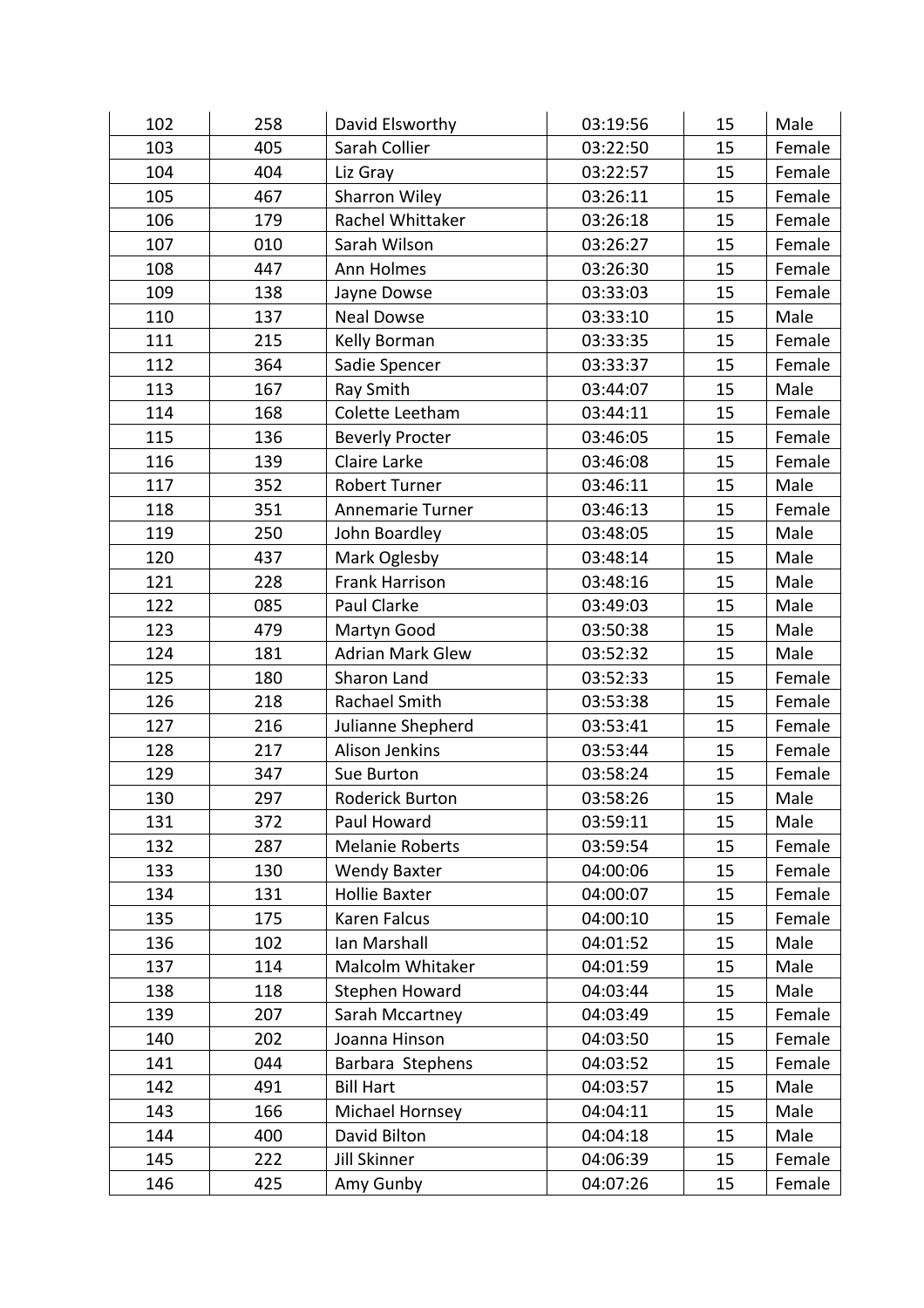| 147 | 185 | Adam Gunby             | 04:07:32 | 15 | Male   |
|-----|-----|------------------------|----------|----|--------|
| 148 | 045 | Nick Hooper            | 04:08:14 | 15 | Male   |
| 149 | 430 | Andrea Plaskitt        | 04:08:28 | 15 | Female |
| 150 | 431 | Helen Macvay           | 04:08:30 | 15 | Female |
| 151 | 053 | Sarah Tock             | 04:09:45 | 15 | Female |
| 152 | 066 | Ivor Roberts           | 04:09:48 | 15 | Male   |
| 153 | 489 | Jess Tyler             | 04:12:35 | 15 | Female |
| 154 | 488 | Matt Tyler             | 04:12:36 | 15 | Male   |
| 155 | 350 | Peter Sharpe           | 04:15:39 | 15 | Male   |
| 156 | 096 | Andrew Pickering       | 04:16:08 | 15 | Male   |
| 157 | 095 | <b>Timothy Hebb</b>    | 04:16:13 | 15 | Male   |
| 158 | 288 | <b>Brian Elvidge</b>   | 04:16:15 | 15 | Male   |
| 159 | 057 | Julie Bushell          | 04:16:34 | 15 | Female |
| 160 | 042 | Neil Sanderson         | 04:19:02 | 15 | Male   |
| 161 | 152 | Dave Bedford           | 04:19:53 | 15 | Male   |
| 162 | 163 | Martin Large           | 04:19:55 | 15 | Male   |
| 163 | 273 | Rob Mooney             | 04:22:44 | 15 | Male   |
| 164 | 490 | Richard Duncan         | 04:22:49 | 15 | Male   |
| 165 | 193 | Alec Young             | 04:22:52 | 15 | Male   |
| 166 | 051 | Jonathan Derwanz       | 04:27:19 | 15 | Male   |
| 167 | 170 | Jacob Wesson           | 04:27:41 | 15 | Male   |
| 168 | 171 | Sam Wesson             | 04:27:43 | 15 | Male   |
| 169 | 220 | Diane Stafford         | 04:28:43 | 15 | Female |
| 170 | 221 | <b>Stephen Perry</b>   | 04:28:45 | 15 | Male   |
| 171 | 012 | Peter Clark            | 04:30:00 | 15 | Male   |
| 172 | 014 | <b>Steve Turner</b>    | 04:30:03 | 15 | Male   |
| 173 | 013 | Malcolm Pye            | 04:30:09 | 15 | Male   |
| 174 | 270 | <b>Clive Hibbert</b>   | 04:31:20 | 15 | Male   |
| 175 | 411 | Emma Oldfield          | 04:32:52 | 15 | Female |
| 176 | 412 | Pete Oldfield          | 04:32:55 | 15 | Male   |
| 177 | 272 | <b>Judith Harrison</b> | 04:32:59 | 15 | Female |
| 178 | 382 | Charlotte Ledgard      | 04:33:02 | 15 | Female |
| 179 | 333 | Peter Storey           | 04:34:22 | 15 | Male   |
| 180 | 357 | Jacqueline Peel        | 04:34:26 | 15 | Female |
| 181 | 331 | <b>Susan Duffey</b>    | 04:34:35 | 15 | Female |
| 182 | 304 | Mark Rowlands          | 04:35:56 | 15 | Male   |
| 183 | 301 | Lisa Lyons             | 04:35:59 | 15 | Female |
| 184 | 169 | Neil Wesson            | 04:36:39 | 15 | Male   |
| 185 | 298 | Colin Wesson           | 04:36:49 | 15 | Male   |
| 186 | 302 | Shaun Lyons            | 04:37:16 | 15 | Male   |
| 187 | 305 | <b>Mandy Rowlands</b>  | 04:37:20 | 15 | Female |
| 188 | 415 | William Keen           | 04:38:08 | 15 | Male   |
| 189 | 407 | Jack Moverley          | 04:38:10 | 15 | Male   |
| 190 | 330 | Anna Adcock            | 04:38:53 | 15 | Female |
| 191 | 332 | Lucy Adcock            | 04:38:54 | 15 | Female |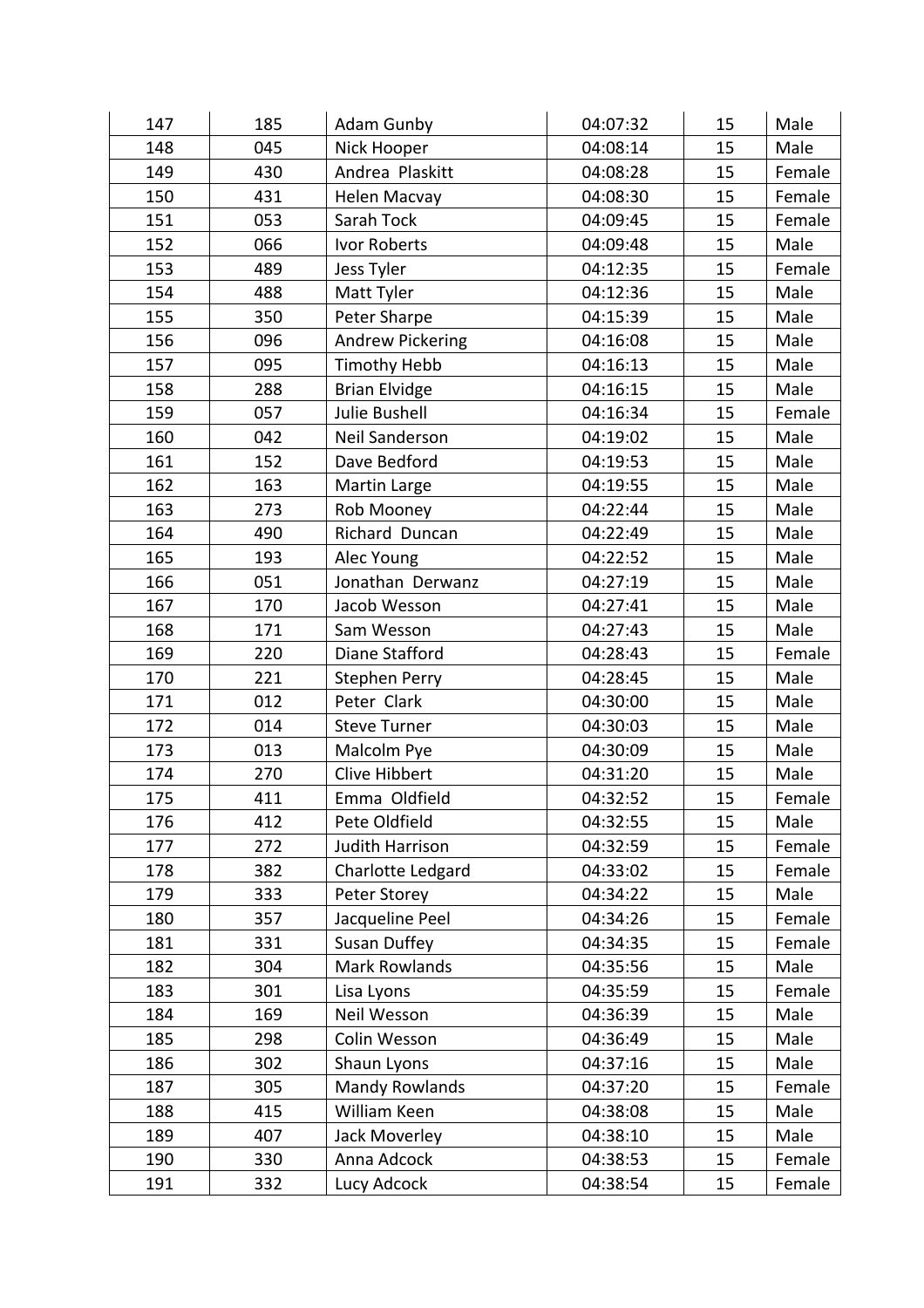| 192 | 328 | Joanne Bannister        | 04:39:01 | 15 | Female |
|-----|-----|-------------------------|----------|----|--------|
| 193 | 275 | Joan Farey              | 04:39:07 | 15 | Female |
| 194 | 251 | Sylvia Boardley         | 04:39:09 | 15 | Female |
| 195 | 226 | Jessica Chandler        | 04:42:02 | 15 | Female |
| 196 | 266 | Natasha Tomlinson       | 04:42:08 | 15 | Female |
| 197 | 230 | <b>Wendy Burnett</b>    | 04:42:45 | 15 | Female |
| 198 | 312 | Louise Harrison         | 04:42:47 | 15 | Female |
| 199 | 077 | Paula Harrison          | 04:42:51 | 15 | Female |
| 200 | 078 | lan Harrison            | 04:43:04 | 15 | Male   |
| 201 | 460 | Joanne Southard         | 04:43:07 | 15 | Female |
| 202 | 295 | Hayley Tweed            | 04:44:57 | 15 | Female |
| 203 | 296 | Craig Wood              | 04:45:07 | 15 | Male   |
| 204 | 294 | James Blackford         | 04:45:14 | 15 | Male   |
| 205 | 286 | Amie Easey              | 04:45:28 | 15 | Female |
| 206 | 417 | Helen Farr              | 04:45:46 | 15 | Female |
| 207 | 413 | Nick Keen               | 04:45:47 | 15 | Male   |
| 208 | 416 | Geoff Keen              | 04:45:49 | 15 | Male   |
| 209 | 212 | Kay Sullivan            | 04:45:52 | 15 | Female |
| 210 | 268 | <b>Eric Frankland</b>   | 04:45:54 | 15 | Male   |
| 211 | 385 | <b>Sharon Brooks</b>    | 04:46:23 | 15 | Female |
| 212 | 473 | Sue Atkinson            | 04:46:25 | 15 | Female |
| 213 | 428 | Mohsen Dehkordy         | 04:46:45 | 15 | Male   |
| 214 | 383 | <b>Bernard Appleton</b> | 04:48:21 | 15 | Male   |
| 215 | 264 | Charlie Thompson        | 04:48:48 | 15 | Female |
| 216 | 340 | Helen Russell           | 04:48:51 | 15 | Female |
| 217 | 023 | Lorna Manchester        | 04:48:56 | 15 | Female |
| 218 | 030 | <b>Gemma Griffiths</b>  | 04:49:01 | 15 | Female |
| 219 | 018 | Alison Nettleton        | 04:49:04 | 15 | Female |
| 220 | 386 | Alison Scott            | 04:49:09 | 15 | Female |
| 221 | 480 | Rebecca Hutchinson      | 04:49:16 | 15 | Female |
| 222 | 157 | Simon Dixon             | 04:49:18 | 15 | Male   |
| 223 | 069 | Norman Dixon            | 04:49:20 | 15 | Male   |
| 224 | 388 | Paula Stead             | 04:49:38 | 15 | Female |
| 225 | 387 | Carolyn Copley          | 04:49:40 | 15 | Female |
| 226 | 362 | <b>Adrian Moverley</b>  | 04:50:55 | 15 | Male   |
| 227 | 363 | <b>Gillian Moverley</b> | 04:50:59 | 15 | Female |
| 228 | 122 | Cathy Butler            | 04:51:04 | 15 | Female |
| 229 | 284 | Carol Mitchell          | 04:51:08 | 15 | Female |
| 230 | 285 | Ella Mitchell           | 04:51:10 | 15 | Female |
| 231 | 050 | Elaine Dee              | 04:57:51 | 15 | Female |
| 232 | 093 | George Cawkwell         | 04:57:54 | 15 | Male   |
| 233 | 498 | Sally Hakney            | 05:02:30 | 15 | Female |
| 234 | 500 | Libby Hakney            | 05:02:36 | 15 | Female |
| 235 | 499 | Jason Hakney            | 05:02:38 | 15 | Male   |
| 236 | 389 | Anne Stott              | 05:06:12 | 15 | Female |